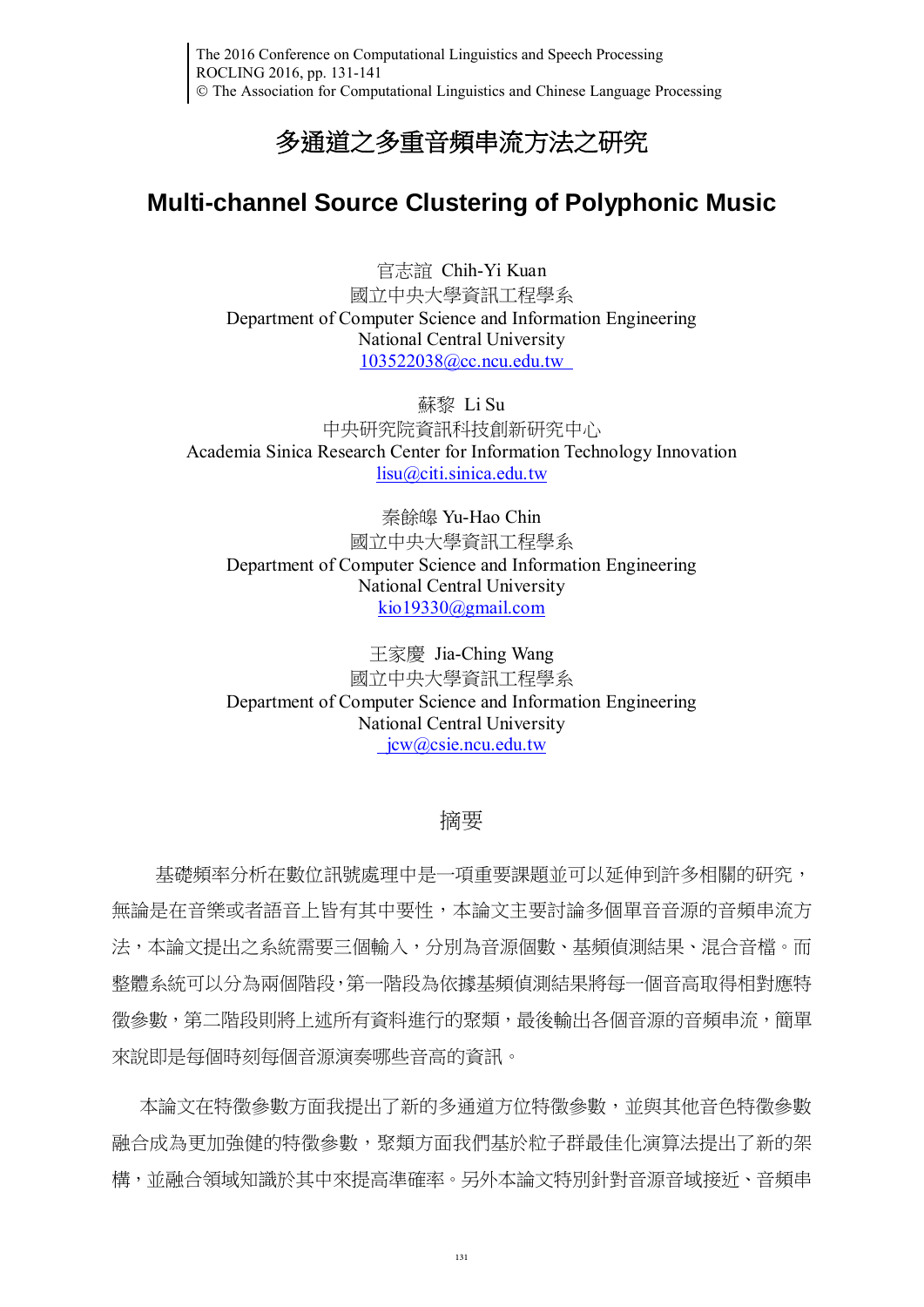流纏繞頻繁的音檔來設計並能有更好的準確率。

關鍵詞:基礎頻率分析,音頻串流,粒子群最佳化演算法

一、緒論

人類的聽覺非常奇妙,我們對音頻與音色的變化相當地敏銳,[Robert W. Gutman](https://www.amazon.com/Robert-W.-Gutman/e/B001H6Q0AA/ref=dp_byline_cont_book_1) 在 莫札特傳記中寫道:14 歲的莫札特,曾在羅馬西斯廷教堂聽過一次 Gregorio Allegri: Miserere,之後便憑著記憶將曲譜寫下來,並且幾乎沒有存在錯誤。然而這是很有天賦 的人或者經過專業訓練的音樂家才能辦到的,因此我們希望能依靠電腦的音訊分析替我 們做到這項挑戰。

 本論文探討的音頻串流分離(Multi-pitch-streaming)可以應用在樂譜依據的音訊分離 (score inform source separation[\)\[1\]](#page-8-0)以及自動轉譜(Automatic music transcription[\)\[2\]](#page-8-1)等等相 關議題上,其內容是在已知音源個數的情況下,透過雙麥克風的資訊,將各個音源的音 高資訊分析出來,簡單來說即是在某個時刻各個音源發出的音高的資訊。在本研究中, 我們需要混合訊號的音檔、音源數[、基頻信號偵測的](http://ndltd.ncl.edu.tw/cgi-bin/gs32/gsweb.cgi/ccd=ZoSr4o/search?q=kwc=%22%E5%9F%BA%E9%A0%BB%E4%BF%A1%E8%99%9F%E5%81%B5%E6%B8%AC%22.&searchmode=basic)結果,在诱過音頻及音色分析之後, 最後將每一音源的音頻串流分別輸出出來,但是這項研究仍然是一項挑戰,尤其在音源 數目眾多、音源的音高相近、音源音色相近…等,而當音源混合在一起時則頻譜會互相 重疊,造成各別音頻的特徵參數擷取不易,為了解決這樣的問題,許多方法被提出像是: 採用非負矩陣分解 NM[F\[3\]](#page-8-2)[-\[6\]](#page-9-0), Probabilistic Latent Component Analysis-based 的方法 [\[7](#page-9-1)[\]\[8](#page-9-2)[\]\[9\]](#page-9-3)…等,這些方法都是將各別音頻相對應的頻譜從混合頻譜中分離出來之後再對 各別頻譜做處理,而 Baseline 的特徵參數 Uniform Discrete Cepstrum (UDC[\)\[10\]](#page-9-4),則是直 接對混合頻譜做處理,計算某音源在混合頻譜中稀疏且非均勻點的倒頻譜。然而上述方 法都是基於單通道下的方法,在本論文中我們則提出新的多通道方法來提升特徵參數的 鑑別性。另外當音源音域接近時還會有音高串流之間彼此交纏(interweaving)的問題如下 圖一。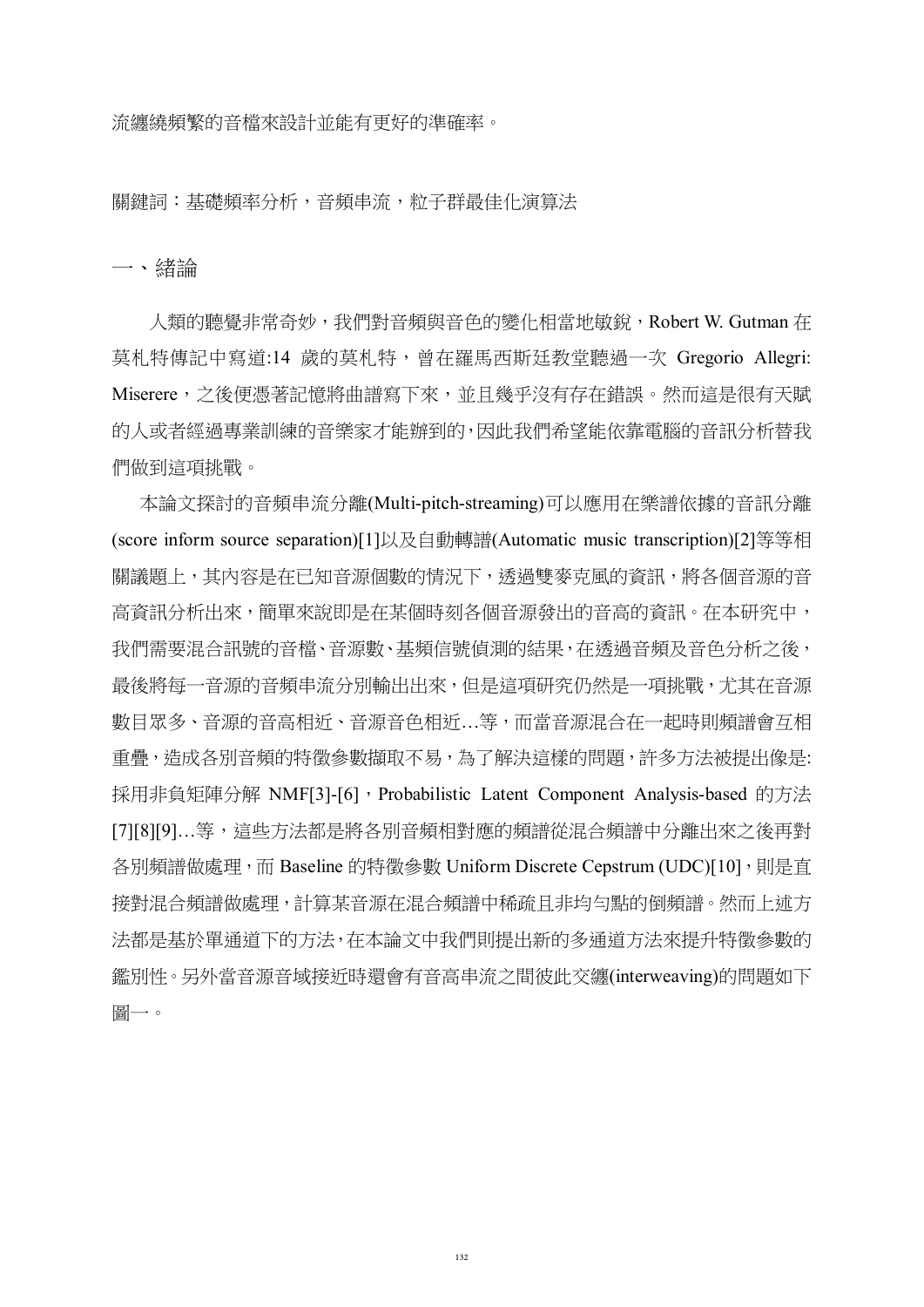特徵參數擷取完成之後下一階段就是將所有資料聚類,在本研究上有很多新的聚類 架構被提出,在非監督式的方法有: Spectral Clusterin[g\[11\]](#page-9-5)[\[12\]](#page-9-6), Baseline 的 Constrained Clusterin[g\[10\]](#page-9-4), 而監督式方法有: Factorial Hidden Markov Model [\[13\]](#page-9-7)[\[14\]](#page-9-8), PLCA spectral dictionary [\[15\]](#page-10-0), 但監督式方法需要事先訓練, 在應用上較為限制, 因此本論文專注於非 監督式的方法,基於粒子群最佳化演算法提出新的聚類架構,將在後面章節介紹。



圖一、音頻串流交纏的情況

二、特徵參數擷取

 本研究在特徵參數擷取上比較特殊,是依[據基頻信號偵測的](http://ndltd.ncl.edu.tw/cgi-bin/gs32/gsweb.cgi/ccd=ZoSr4o/search?q=kwc=%22%E5%9F%BA%E9%A0%BB%E4%BF%A1%E8%99%9F%E5%81%B5%E6%B8%AC%22.&searchmode=basic)結果(MPE)來做相對應 的特徵參數擷取, 亦即每一[個基頻信號偵測出](http://ndltd.ncl.edu.tw/cgi-bin/gs32/gsweb.cgi/ccd=ZoSr4o/search?q=kwc=%22%E5%9F%BA%E9%A0%BB%E4%BF%A1%E8%99%9F%E5%81%B5%E6%B8%AC%22.&searchmode=basic)來的音高都有一個相對應的特徵參數, 因 此在同一個音框(Frame)中若有多個估測音高(Pitch)就會截取出相對應的多個特徵參數 來,再將各個音高相對應的特徵參數作後續的聚類分析,最後把特徵參數相近的視為同 一個音源所發出的音高,並將所有同一類別的音高依時間串成各自的音高串流。在特徵 參數擷取階段,本論文分為音色特徵參數與方位特徵參數,最後在將兩者特徵參數融合 在一起作為最後的特徵參數。

 音色特徵部分我們採用 Uniform Discrete Cepstrum (UDC)[10]來做為我們的音色特 徵參數,UDC 是一種稀疏、非均勻的倒頻譜表示方法。我們將混合音檔做離散傅立葉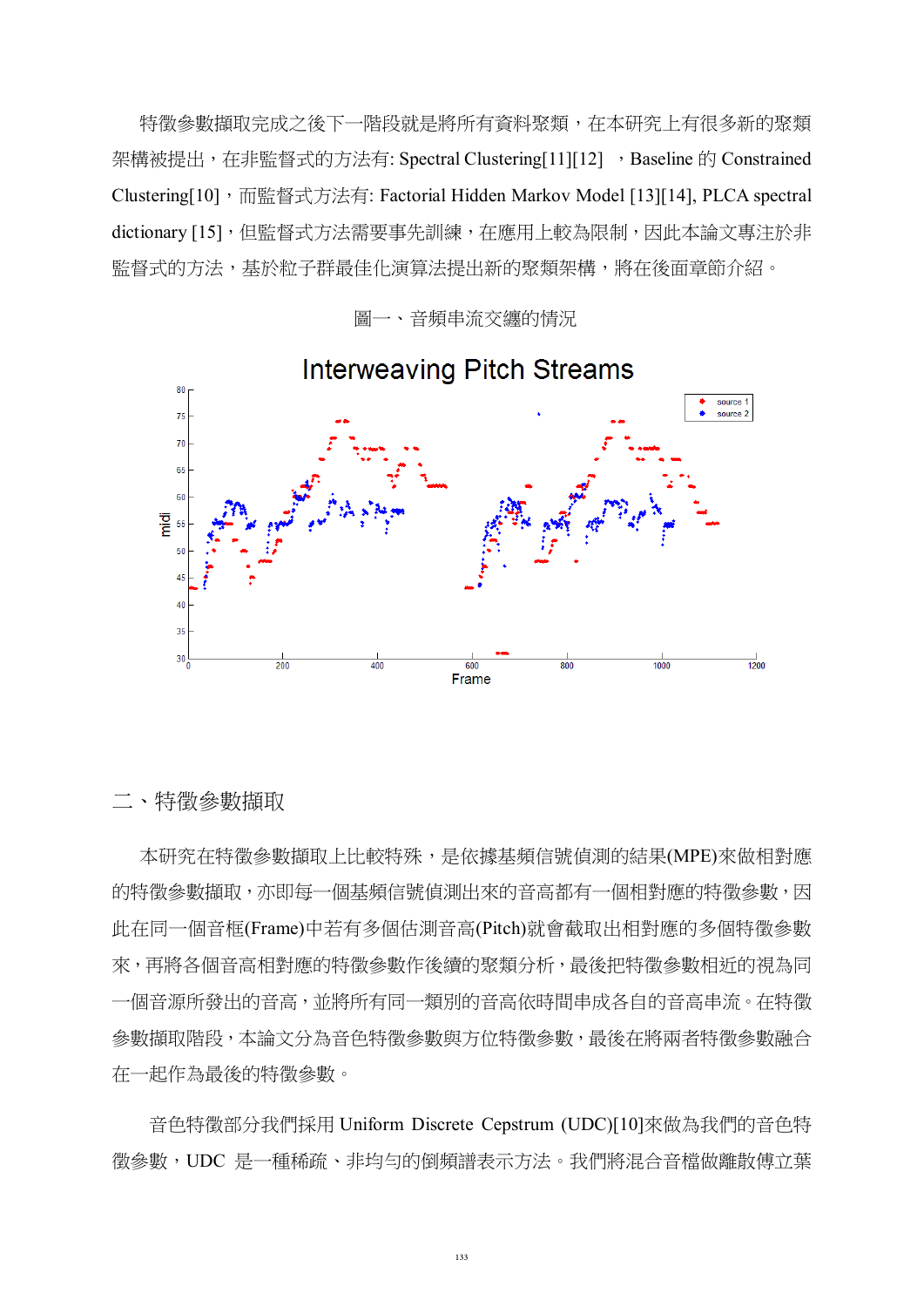轉換 discrete Fourier transform (DFT)得到混合頻譜,令 **f** = [ $f_1,...,f_N$ ]『 與 **a** = [ $a_1,...,a_N$ ] 『 分別 為混合頻譜的全頻帶頻率與振幅的對數函數(log-amplitudes), 令 $\hat{\mathbf{f}} = [\hat{f}_1, ..., f_n]^T$ 與  $\hat{\mathbf{a}}$  =[ $\hat{a_{1}}$ ,..., $a_{n}$ ] $^{\scriptscriptstyle{T}}$  為其子集合,代表我們欲觀察音源在頻譜上其對應音高的頻帶,我們稱為 該音源的觀察點,在此方法中我們取輸入基頻的五十個諧波點做為該音源的觀察點,而 UDC 的計算方式如下:

$$
\mathbf{F}^{\text{ude}} = \hat{\mathbf{Y}}^T \hat{\mathbf{a}} \tag{1}
$$

$$
\hat{\mathbf{Y}} = \begin{pmatrix}\n1 & \sqrt{2}\cos(2\pi 1\hat{f}_1) & \cdots & \sqrt{2}\cos(2\pi (d_{\text{ude}} - 1)f_1) \\
\vdots & \vdots & \vdots & \vdots \\
1 & \sqrt{2}\cos(2\pi 1\hat{f}_n) & \cdots & \sqrt{2}\cos(2\pi (d_{\text{ude}} - 1)f_n)\n\end{pmatrix}
$$
\n(2)

 在本研究中我們需要處理混合的頻譜與許多盲訊號分離[\[16\]](#page-10-1)的問題相似,但不同在 於盲訊號分離多是處理全頻帶資訊,而我們則是處理特定頻帶的資訊。由於我們的輸入 音檔為雙通道的資訊,我們可以藉此來求得方位的資訊。首先,我們先將 *J* 個麥克風所 收到的資訊,分別採用短時距傅立葉轉換(short time Fourier transform, STFT)將時域 上的混合訊號,轉換成全頻域的混合頻譜(mixture spectrum),以 $\mathbf{f}^c = [f_1^c, ..., f_N^c]^T$ 表示, 其中 *N* 為總頻帶個數, $f_{\scriptscriptstyle \rm n}^{\scriptscriptstyle c}$ 為  $c$  麥克風第 n 個頻帶的 STFT 係數,之後我們依據輸入時給 定位於第 *t* 音框時的第 *p* 個音高(*t*,*p*),找到該音高對應的頻帶 *n*,並將該對應頻域附近 的頻譜(上下 m 個頻帶, 一共 2m+1 個)取出為  $\Omega$ <sup>c</sup> 如下:

$$
\Omega^{c} = \{f_{i}^{c} | n-m \le i \le n+m\}, f_{i}^{c} \text{ for some } i \in \{1, 2, 3, ..., N\}c \in \{1, 2, 3, ..., J\}
$$
 (3)

其中 *c* 為麥克風編號, *J* 為麥克風數目,我們將 *<sup>c</sup>* Ω 作為估測音高(*t*,*p*)的音源頻譜觀察 點,並將這些頻譜分別取能量值(magnitude)後得到 *<sup>c</sup>* **v** 如下:

$$
\mathbf{v}^c = \left[ \left| f_{n-m}^c \right|, \ldots, \left| f_m^c \right|, \ldots, \left| f_{n+m}^c \right| \right]^T \tag{4}
$$

 $\angle$ 後我們將所有麥克風中的 $\mathbf{v}^{\mathsf{c}}$ 值相加作為該音高的總能量值 $\sum' \mathbf{v}^{\mathsf{c}}$ ,再分別將各自音高 1 *c*= 頻譜觀察點的能量值除以對應的總能量值,稱能量比值(level ratio) [16]: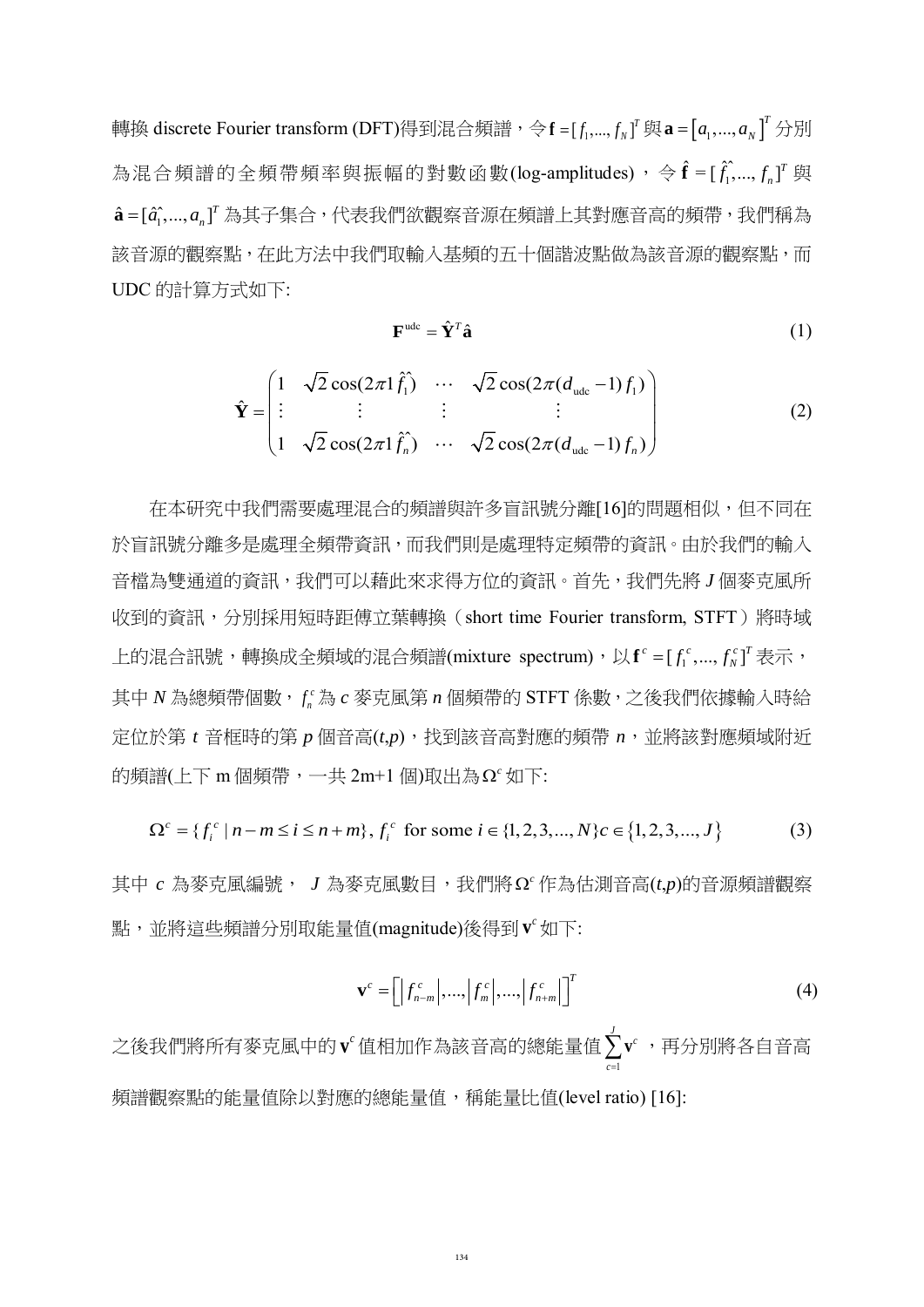$$
\mathbf{l}^c = \frac{\mathbf{v}^c}{\sum_{c=1}^{J} \mathbf{v}^c}
$$
 (5)

其中除法為點除。最後我們將音高資料(t,p)每個麥克風中的 <sup>r</sup> 值都計算出來,維度為 2*m*+1,再將其所有麥克風的值做矩陣合併作為該音高(*t*,*p*)對應的方位特徵參數,維度為  $(2m+1)\cdot J$ ,  $\forall \mathbb{I}$   $\top$ :

$$
\mathbf{F}^{\text{level}} = [\mathbf{I}^1, \mathbf{I}^2, \mathbf{I}^3, ..., \mathbf{I}^J]^T
$$
 (6)

分別計算完音色特徵參數 Fudc 與方位特徵參數 Flevel 之後, 下一步我們將其合併成為一個 完整的特徵參數,但由於兩個特徵參數的維度不同對於往後聚類方法計算特徵參數距離 合時會造成不平等的影響,因此我們採用標準差總和正規畫[\[17\]](#page-10-2)的方式來合併。首先, 我們分別計算出各特徵參數的第  $i$  個維度的標準差(standard deviation) $\sigma_i$  <sup>,</sup>再將各自特徵 參數的各維度的標準差值相加,算出各別特徵參數的標準差值總和:

$$
\sigma^{\text{ude}} = \sum_{i=1}^{d_{\text{ude}}}\sigma_i \qquad \qquad \sigma^{\text{ level}} = \sum_{i=1}^{d_{\text{level}}} \sigma_i \qquad (7)
$$

其中  $d_{\text{udc}}$ ,  $d_{\text{level}}$  分別為特徵參數  $\mathbf{F}^{\text{udc}}$  及  $\mathbf{F}^{\text{level}}$  的維度, 之後再將兩個特徵參數分別除以各 自標準差總和,最後將兩個特徵參數直接作矩陣合併:

$$
\mathbf{F}^{\text{fusion}} = \begin{bmatrix} \mathbf{F}^{\text{udc}} \\ \frac{\sigma^{\text{udc}}}{\sigma^{\text{level}}} \\ \frac{\sigma^{\text{level}}}{\sigma^{\text{level}}} \end{bmatrix} \tag{8}
$$

我們可以發現在經過正規劃後,維度較高的特徵參數也會有較大標準差總和值,借此來 平衡算特徵參數距離時,維度不對等的問題。

三、限制型粒子群最佳聚類演算法

 粒子群最佳化演算法運用在聚類問題上有許多研究[\[18\]](#page-10-3),而運算核心在於評估各粒子 的適應函數,如何根據求解問題設計粒子形式與其適應函數則是關鍵,在本研究中,我 們的目的是將各個音高資料作聚類,所以我們的求解問題的答案即是各個音高資料屬於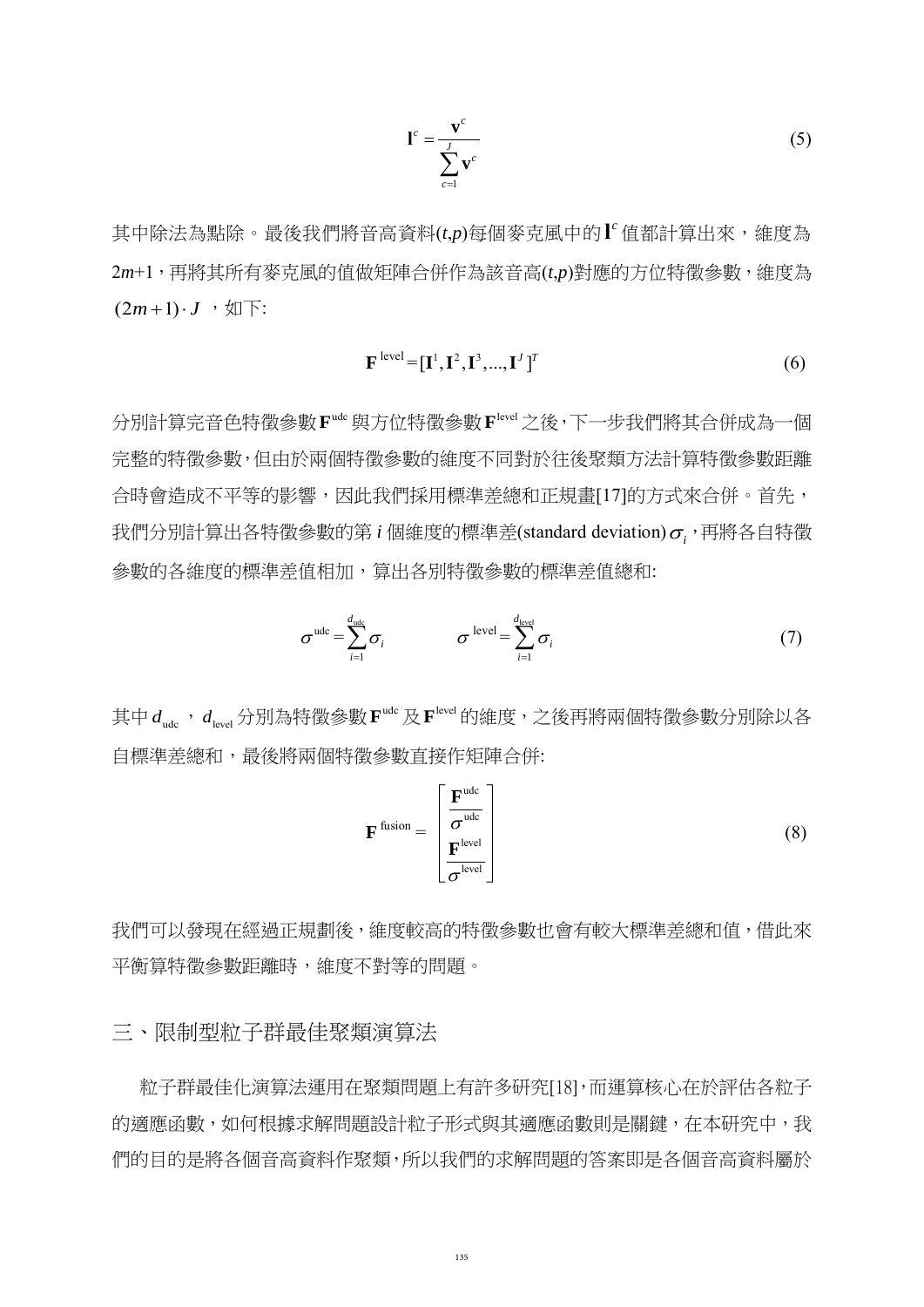哪一群聚,而在粒子群最佳化演算法中一個粒子即代表著一組解答,我們使用下述方法 來定義粒子形式與計算適應函數值。其概念類似 K-means,不同的地方在於 K-means 的 群中心只有一組且是不斷更新後平均得到的,而在粒子群聚類演算法中,我們會生成多 組群中心讓它們各自去搜尋最佳結果,每一組群中心代表一個粒子為  $d \times K$  維的向量, 我們定義為P,,其中 n 為粒子編號,K 為類別個數(音源數), d 是特徵參數維度, 如下 圖:



圖二、以群中心為主的粒子型式設計

上述的一個粒子P.即代表著一組群中心,如同 K-meas 一般我們將所有資料依據這樣的 群中心來作分類,亦即我們將每筆資料的特徵參數F<sub>4</sub>, 與每一個粒子的(不同顏色)群中 心算距離,取其中最短者將該資料標示為該類別,有了所有資料的所屬群聚之後,我們 先計算所有同群聚資料的平均群中心:

$$
\mathbf{M}_{k} = \frac{\sum_{F_{t,p} \in S_{k}} \mathbf{F}_{t,p}}{\sum_{F_{t,p} \in S_{k}} 1}
$$
(9)

其中 *<sup>k</sup> S* 代表第 <sup>k</sup> 個群聚的特徵參數集合,(*t*,*p*)為 <sup>t</sup> 音框下的第 <sup>p</sup> 筆音高資料,**F***t p*, 為其對 應的特徵參數。記算好各群聚的平均群中心M<sub></sub>,後,我們將各音高資料的特徵參數減去 相對應的群中心,再將同一群聚的差值總合來得到整體群聚的緊密程度,並定義為該粒 子**P***n*的特徵參數緊密度適應函數如下式,<sup>K</sup> 為音源個數:

$$
fitness(\mathbf{P}_n) = \sum_{k=1}^{K} \sum_{\mathbf{F}_{t,p} \in S_k} \left\| \mathbf{F}_{t,p} - \mathbf{M}_k \right\|^2, \ n = 1,...,m
$$
 (10)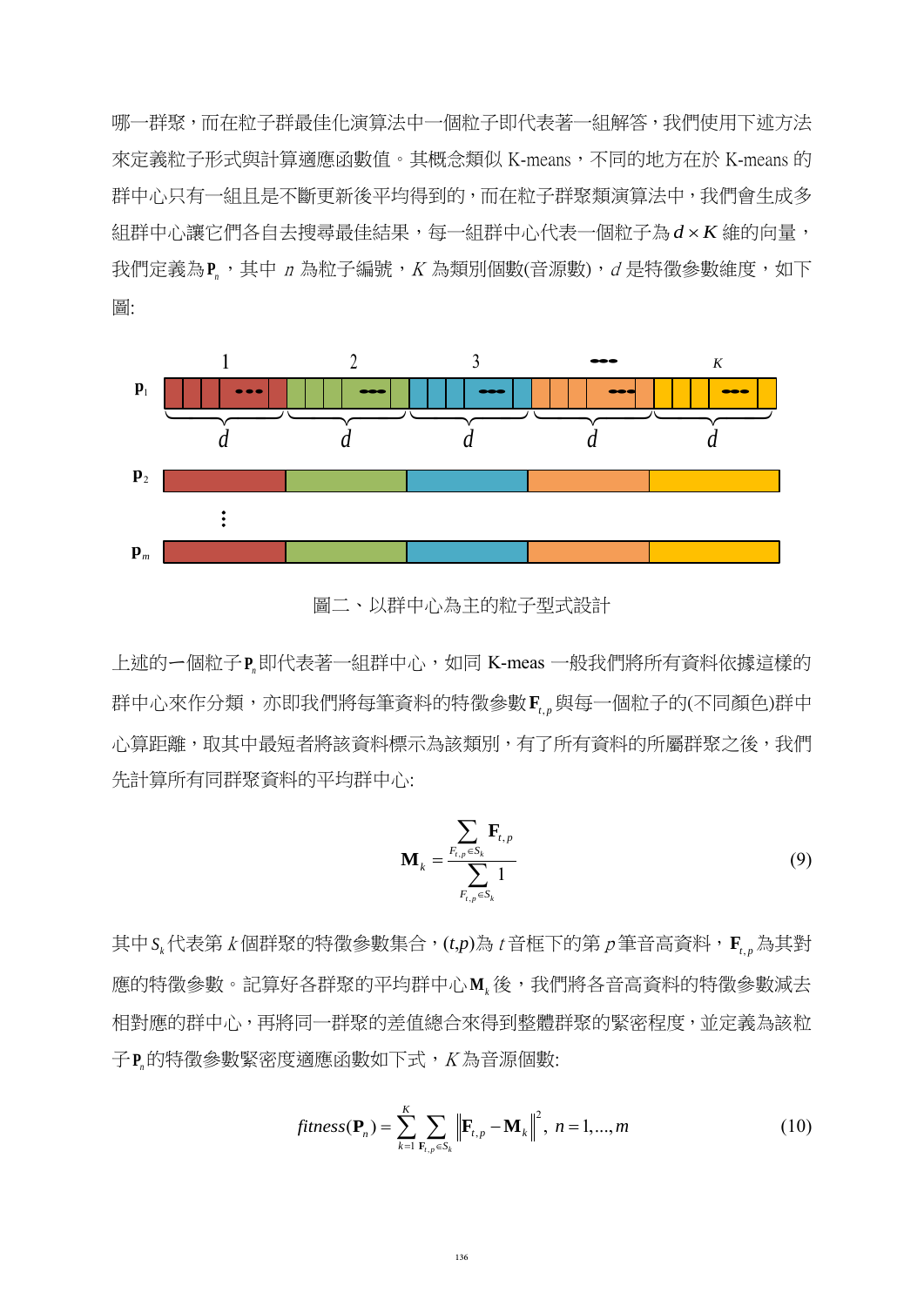而在本研究中由於我們有兩點可用的領域知識: (1)互斥性:同一時間下的一個音源 只會生產一個音高,因此若是兩筆音高資料屬於同一個音框則可以知道它們理論上不該 被分至同一類別。(2)相關性:由於音高之間常有連續性,若兩個音框相近且音高值也相 近的資料則很有可能是同一類別,因此 我們可以將這樣條件加入在我們評估粒子的適應 函數中,其方式為上述每筆資料再依據各粒子聚類時,預先排除掉所有互斥性的可能再 去計算適應函數值,另外當所有資料皆依據粒子中心聚類宗之後,我們再依據這樣的聚 類結果計算相關性的符合程度,並視為該粒子的另一個適應值。最後考量兩個是適應值 來對各粒子進行最佳化運算,其整體流程如下圖。



圖三、限制型粒子群最佳化聚類演算法流程圖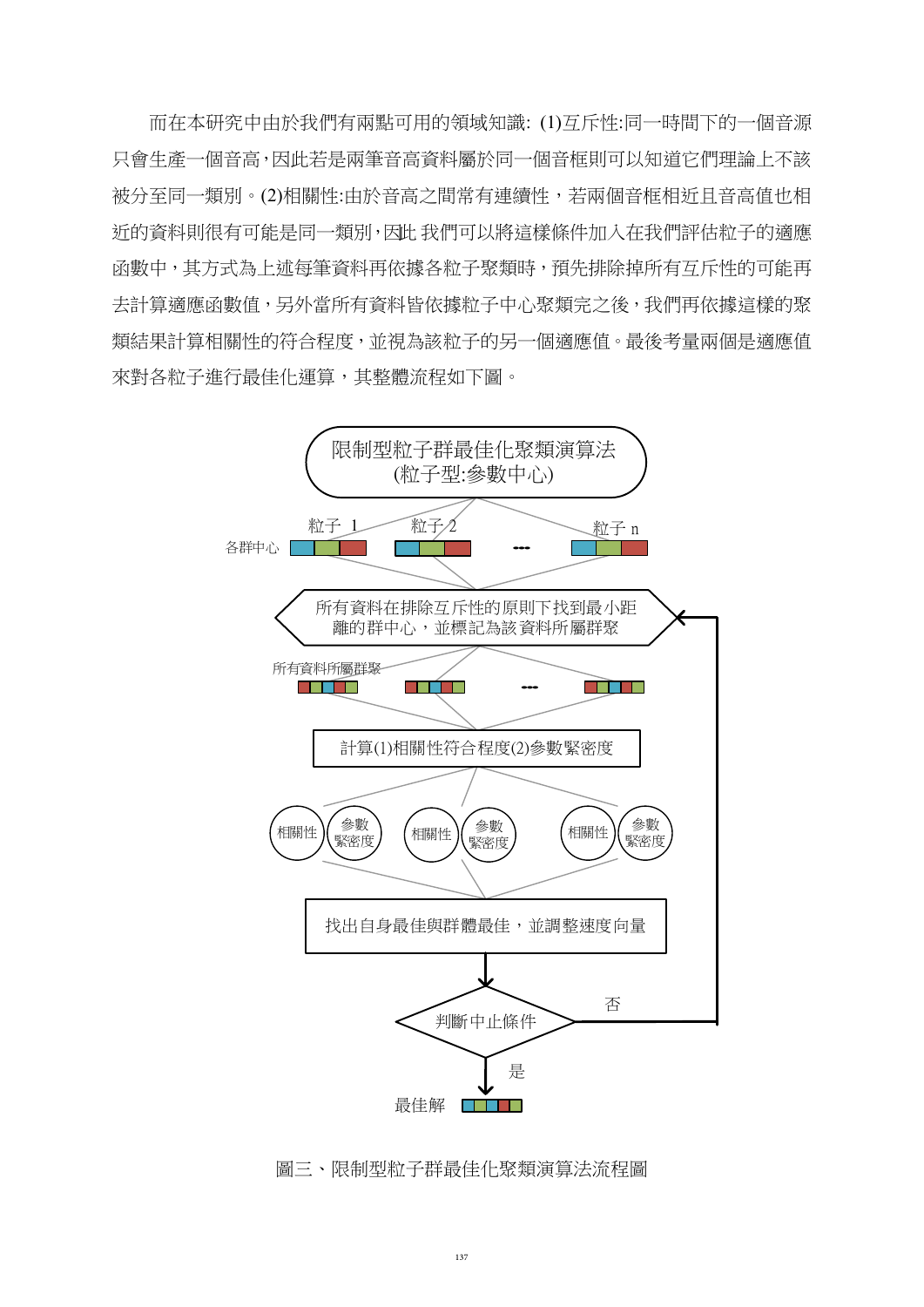四、實驗

本論文實驗輸入使用 Ground Truth 的 MPE 作為輸入,其生成方式為使用單軌音檔透 過 YI[N\[21\]](#page-10-4)製作,混合音檔則使用 Roomsi[m\[20\]](#page-10-5)混合各單軌音源而成,而評估方法為分 別計算 Accuracy、Precision、Recall、Avg. Accuracy,其中計算方法如下:

$$
Accuracy = TP / (TP + FP + FN)
$$
\n(11)

$$
precision = TP / (TP + FP)
$$
 (12)

$$
Recall = TP / (TP + FN)
$$
\n(13)

實驗部分分成兩階段,一是固定聚類方法(K-means)來評估各特徵參數,二是固定特徵 參數(Fusion)來評估各聚類方法,實驗資料庫為 Bach1[0\[19\]](#page-10-6)資料庫,為 10 首四個樂器的 重奏,以及一首交纏頻繁的範例音檔為 MedleyD[B\[22\]](#page-10-7)中的曲子 Country 1, 由吉他、人 聲、貝斯演奏而成。

| 資料庫     | 特徵參數            | Avg. Accuracy       |
|---------|-----------------|---------------------|
| Bach10  | UDC             | $0.4322 \pm 0.0930$ |
| Overall | Proposed Fusion | $0.4622 \pm 0.0854$ |

表一、各特徵參數在 Bach10 資料庫的評估

表二、各聚類方法在 Bach10 的評估

| 資料庫               | 聚類方法            | Avg. Accuracy       |
|-------------------|-----------------|---------------------|
| Bach10<br>Overall | K-means         | $0.4622 \pm 0.0854$ |
|                   | Baseline $[10]$ | $0.8544 \pm 0.0659$ |
|                   | Proposed        | $0.8798 \pm 0.0465$ |

表三、特徵參數在交纏音檔 Country 1 的表現

| 交纏音檔: Country 1       |                 |          |           |        |  |  |
|-----------------------|-----------------|----------|-----------|--------|--|--|
| <b>GT MPE</b><br>use. | 特徵參數            | Accuracy | Precision | Recall |  |  |
|                       | UDC.            | 0.3650   | 0.6278    | 0.4658 |  |  |
|                       | Proposed Fusion | 0.5692   | 0.7997    | 0.6638 |  |  |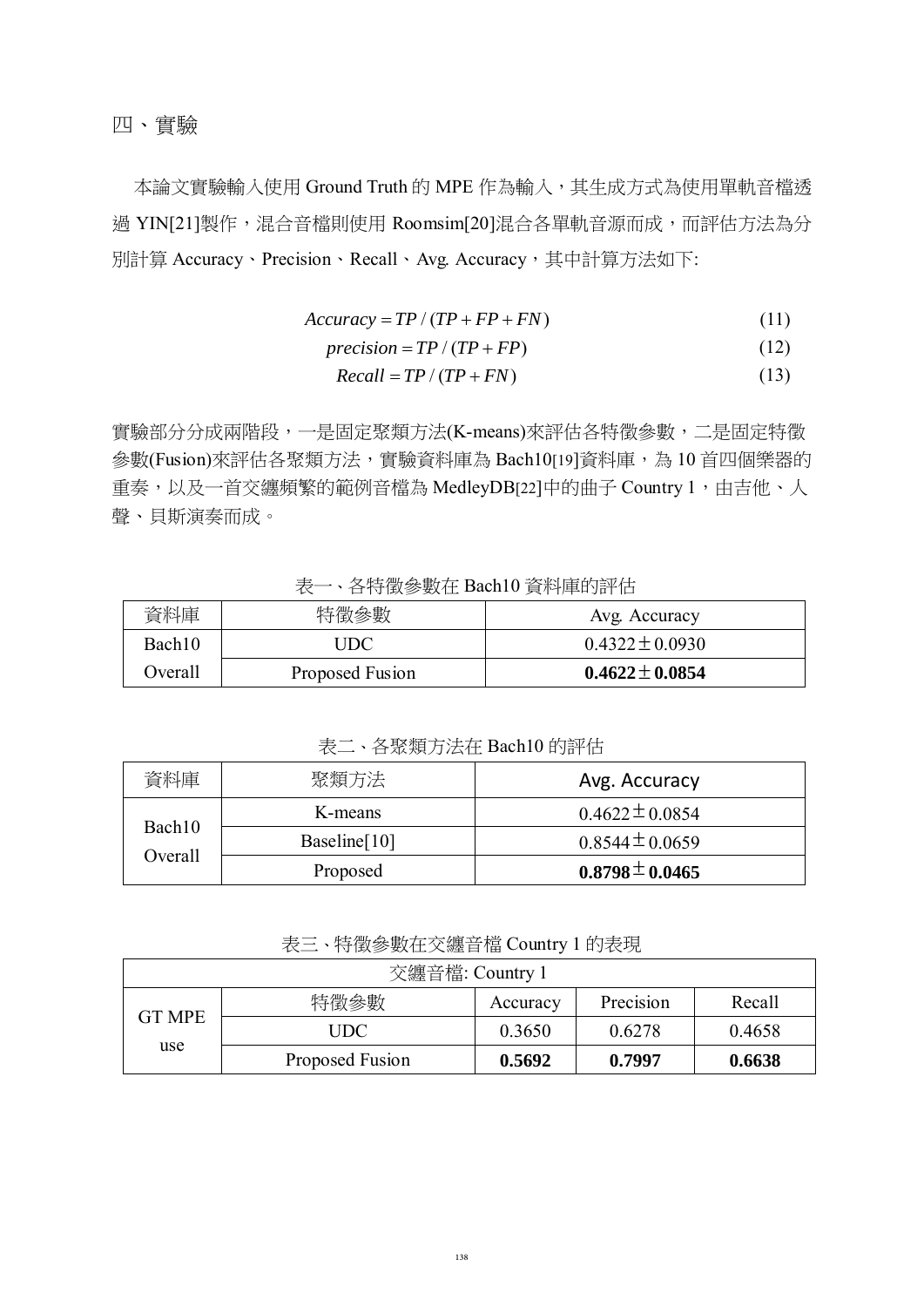

圖四、特徵參數在交纏音檔 Country 1 的音頻串流圖比較

五、結論

 本篇論文提出了新的方位特徵參數並與其他音色特徵參數融合成為更強健的特徵參 數,聚類架構部分則基於粒子群最佳化演算法提出了限制型粒子群最佳化聚類演算法, 並在準確率上有更好的表現。本論文另一個重點在於處理交纏頻繁的音檔,我們可以從 實驗結果得知提出的方法對於這類混合音檔擁有更好的處理能力。

## 參考文獻

- <span id="page-8-0"></span>[1] R. Hennequin, B. David, and R. Badeau, "Score informed audio source separation using a parametric model of non-negative spectrogram," in Proc. IEEE Int. Conf. Acoust., Speech, Signal Process. (ICASSP), 2011, pp. 45–48.
- <span id="page-8-1"></span>[2]A. Klapuri and M. Davy, Eds.,"Signal Processing Methods for Music Transcription". New York, NY, USA: Springer, 2006.
- <span id="page-8-2"></span>[3] T. Heittola, A. Klapuri, and T. Virtanen, "Musical instrument recognition in polyphonic audio using source-filter model for sound separation," in Proc. Int. Symp. Music Inf. Retreival (ISMIR), 2009.
- [4] E. Benetos, M. Kotti, and C. Kotropoulos, "Musical instrument classification using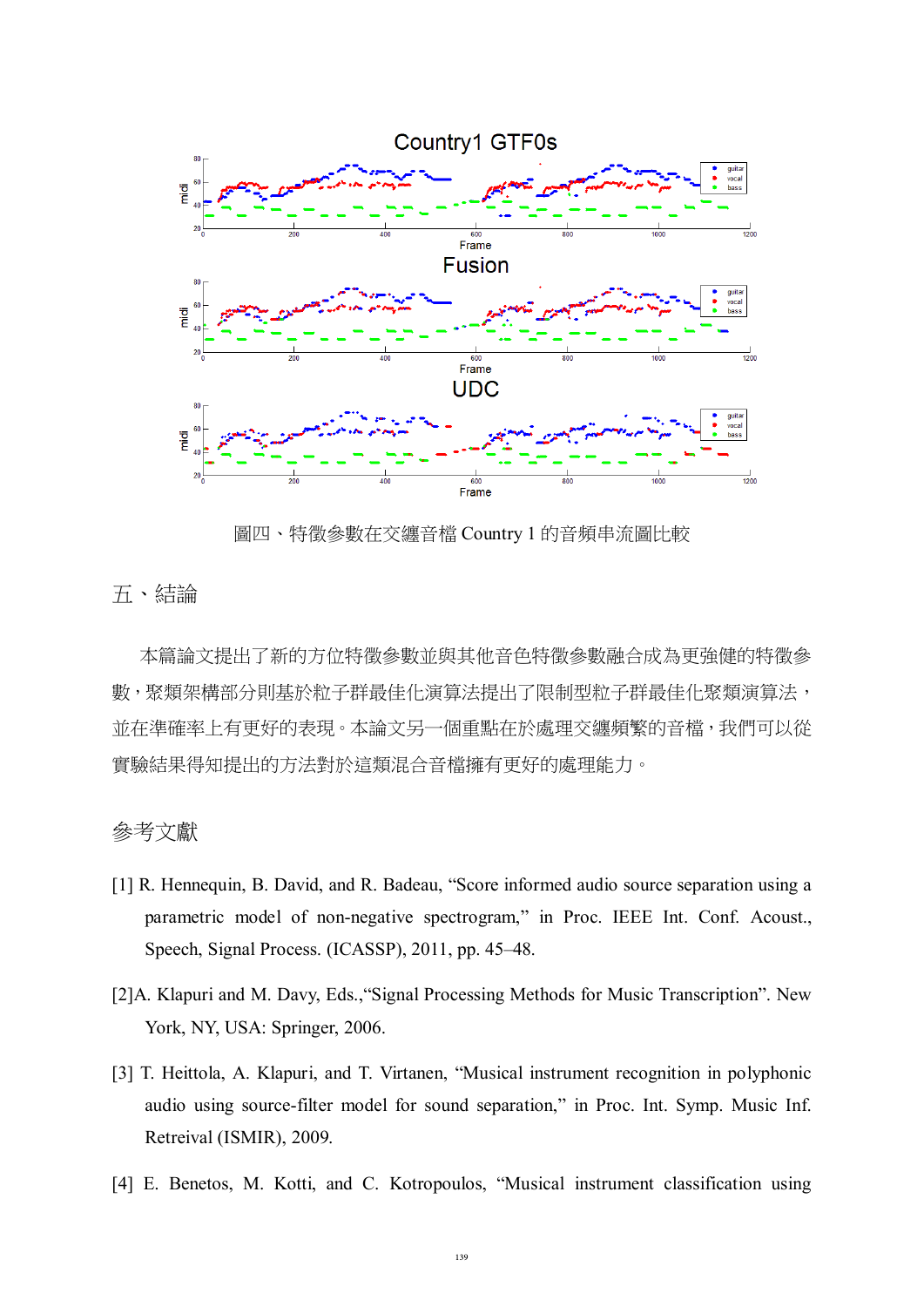non-negative matrix factorization algorithms and subset feature selection," in Proc. IEEE Int. Conf. Acoust., Speech, Signal Process. (ICASSP), 2006, pp. 221–224

- [5]R. Jaiswal, D. FitzGerald, D. Barry, E. Coyle, and S. Rickard, "Clustering NMF basis functions using shifted NMF for monaural sound source separation," in Proc. IEEE Int. Conf. Acoust., Speech, Signal Process. (ICASSP), 2011, pp. 245–248.
- <span id="page-9-0"></span>[6]F. Rigaud, A. Falaize, B. David, and L. Daudet, "Does inharmonicity improve an NMF-based piano transcription model? " in Proc. IEEE Int.Conf. Acoust., Speech, Signal Process. (ICASSP), 2013, pp. 11–15.
- <span id="page-9-1"></span>[7] P. Smaragdis, B. Raj, and M. Shashanka, "A probabilistic latent variable model for acoustic modeling," Adv. Models for Acoust. Process.NIPS, vol. 148, 2006.
- <span id="page-9-2"></span>[8]G. Grindlay and D. P. W. Ellis, "Transcribing multi-instrument polyphonic music with hierarchical eigeninstruments," IEEE J. Sel. Topics Signal Process., vol. 5, no. 6, pp. 1159–1169, Oct. 2011.
- <span id="page-9-3"></span>[9]V. Arora and L. Behera, "Semi-supervised polyphonic source identification using PLCA based graph clustering," in Proc. Int. Symp. Music Inf. Retreival (ISMIR), 2013.
- <span id="page-9-4"></span>[10]Zhiyao Duan, Jinyu Han, and Bryan Pardo, "Multi-pitch streaming of harmonic sound mixtures," IEEE/ACM Trans. Audio, Speech, Lang. Process., vol. 22, no. 1, Jan. 2014.
- <span id="page-9-5"></span>[11] V. Arora and L. Behera, "Musical source clustering and identification in polyphonic audio IEEE/ACM Trans. Audio, Speech, Lang. Process., vol. 22, no. 6, pp. 1003–1012, Jun. 2014.
- <span id="page-9-6"></span>[12] L. G. Martins, J. J. Burred, G. Tzanetakis, and M. Lagrange, "Polyphonic instrument recognition using spectral clustering.," in Proc. Int. Symp. Music Inf. Retreival (ISMIR), 2007.
- <span id="page-9-7"></span>[13]M. Wohlmayr, M. Stark, and F. Pernkopf, "A probabilistic interaction model for multipitch tracking with factorial hidden Markov models," IEEE Trans. Audio, Speech, Lang. Process., vol. 19, no. 4, pp. 799–810, May 2011
- <span id="page-9-8"></span>[14]F. Bach and M. Jordan, "Discriminative training of hidden Markov models for multiple pitch tracking," in Proc. IEEE Int. Conf. Acoust. Speech, Signal Process. (ICASSP), 2005, pp. 489–492.